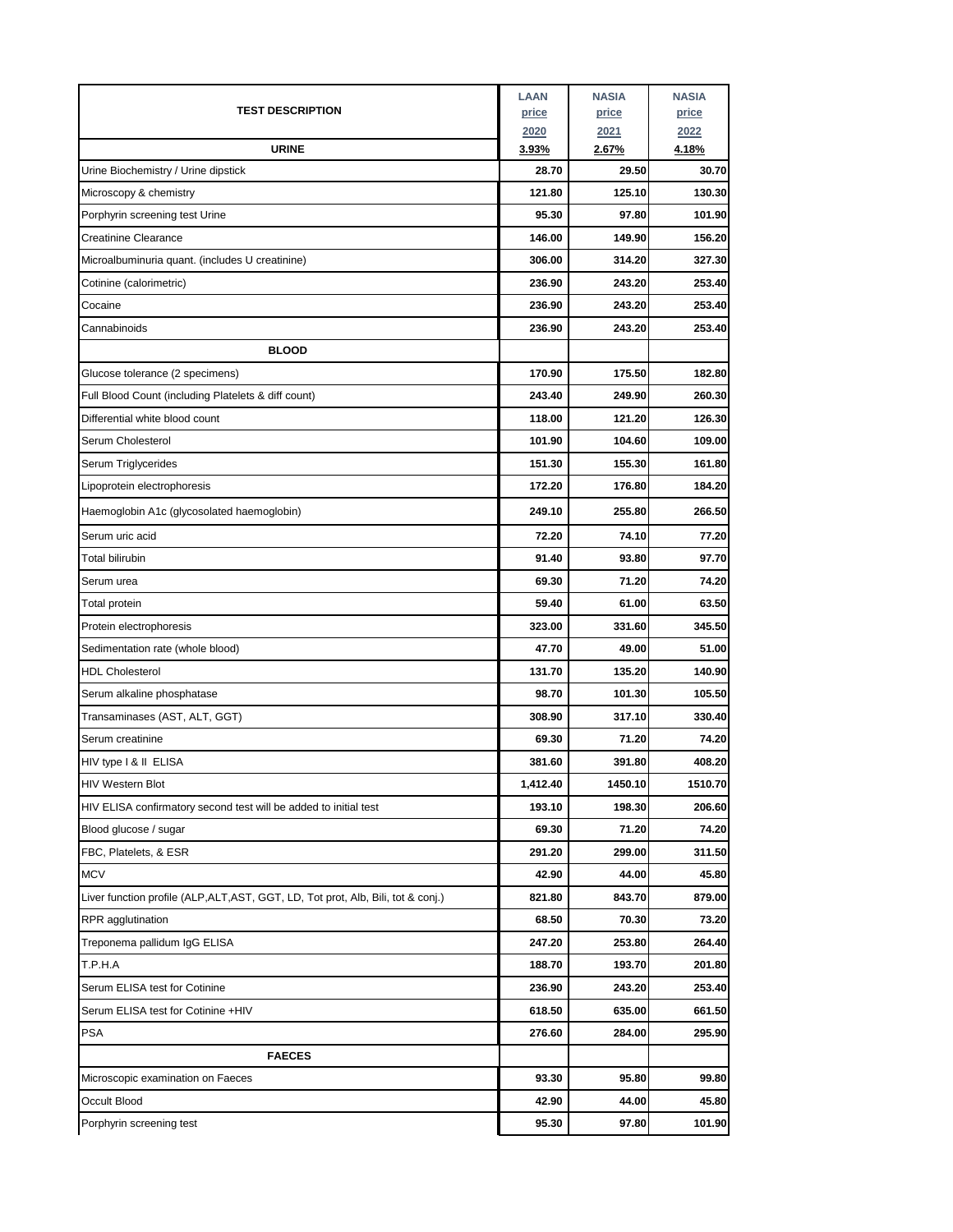| <b>IMMUNOLOGY</b>                                              |          |         |         |
|----------------------------------------------------------------|----------|---------|---------|
| <b>CDT</b>                                                     | 554.70   | 569.50  | 593.30  |
| Hepatitis B antigen (core or surface)                          | 276.60   | 284.00  | 295.90  |
| <b>Hepatitis C antibodies</b>                                  | 276.60   | 284.00  | 295.90  |
|                                                                |          |         |         |
|                                                                |          |         |         |
| <b>MISCELLANEOUS INVESTIGATIONS (NAMAF codes &amp; prices)</b> |          |         |         |
| AST (SGOT) Total                                               | 103.10   | 105.90  | 110.30  |
| ALT (SGPT) Total                                               | 103.10   | 105.90  | 110.30  |
| <b>GAMMA GT-S Total</b>                                        | 103.10   | 105.90  | 110.30  |
| HB A2 DETERMINATION                                            | 286.40   | 294.00  | 306.30  |
| <b>HB ELEC CELL AC Total</b>                                   | 511.60   | 525.30  | 547.30  |
| WHITE CELL COUNT Total                                         | 34.50    | 35.40   | 36.90   |
| <b>MALARIA ICT</b>                                             | 172.20   | 176.80  | 184.20  |
| CD4 CELL COUNT Total                                           | 386.40   | 396.70  | 413.30  |
| <b>APTT Total</b>                                              | 111.50   | 114.50  | 119.30  |
| <b>MALARIA THIN FILM Total</b>                                 | 107.00   | 109.90  | 114.50  |
| <b>MALARIA THICK FILM Total</b>                                | 57.40    | 58.90   | 61.40   |
| HIV TYPE I & II                                                | 381.60   | 391.80  | 408.20  |
| ANF I                                                          | 305.60   | 313.80  | 326.90  |
| R.A.LATEX (SCREEN)                                             | 104.90   | 107.70  | 112.20  |
| <b>BRUCELLA ABORTUS</b>                                        | 104.90   | 107.70  | 112.20  |
| S TYPHI H ANTIGEN Total                                        | 104.90   | 107.70  | 112.20  |
| S TYPHI O ANTIGEN Total                                        | 104.90   | 107.70  | 112.20  |
| WEIL FELIX OX 19 Total                                         | 104.90   | 107.70  | 112.20  |
| WEIL FELIX OX 2 Total                                          | 104.90   | 107.70  | 112.20  |
| <b>CYTOMEGALO VIRUS ELISA I</b>                                | 268.30   | 275.50  | 287.00  |
| <b>EPSTEIN BARR VIRUS</b>                                      | 268.30   | 275.50  | 287.00  |
| RUBELLA ELISA IGM Total                                        | 268.30   | 275.50  | 287.00  |
| CHLAMYDIA ELISA IGG Total                                      | 247.20   | 253.80  | 264.40  |
| <b>CYTOMEGALO ELISA IGG Total</b>                              | 247.20   | 253.80  | 264.40  |
| EPSTEIN BARR VIRUS NUCLE                                       | 247.20   | 253.80  | 264.40  |
| RUBELLA ELISA IGG Total                                        | 247.20   | 253.80  | 264.40  |
| EBV EARLY ANTIGEN Total                                        | 129.10   | 132.50  | 138.00  |
| HIV PCR Total (qualitative - diagnostic)                       | 1,431.50 | 1469.70 | 1531.10 |
| <b>HIV PCR quantitative</b>                                    | 1,603.10 | 1645.90 | 1714.70 |
| ALBUMIN-S Total                                                | 91.70    | 94.10   | 98.00   |
| AMYLASE-S Total                                                | 98.70    | 101.30  | 105.50  |
| BILI CONJ.-S Total                                             | 69.30    | 71.20   | 74.20   |
| CALCIUM-S Total                                                | 69.30    | 71.20   | 74.20   |
| <b>CHLORIDE-S Total</b>                                        | 49.40    | 50.70   | 52.80   |
| GLYCATED HB (HBA1C) Total                                      | 137.70   | 141.40  | 147.30  |
| PHOSPHATE-S Total                                              | 69.30    | 71.20   | 74.20   |
| POTASSIUM-S Total                                              | 69.30    | 71.20   | 74.20   |
| SODIUM-S Total                                                 | 69.30    | 71.20   | 74.20   |
| <b>CK-TOTAL-S Total</b>                                        | 103.10   | 105.90  | 110.30  |